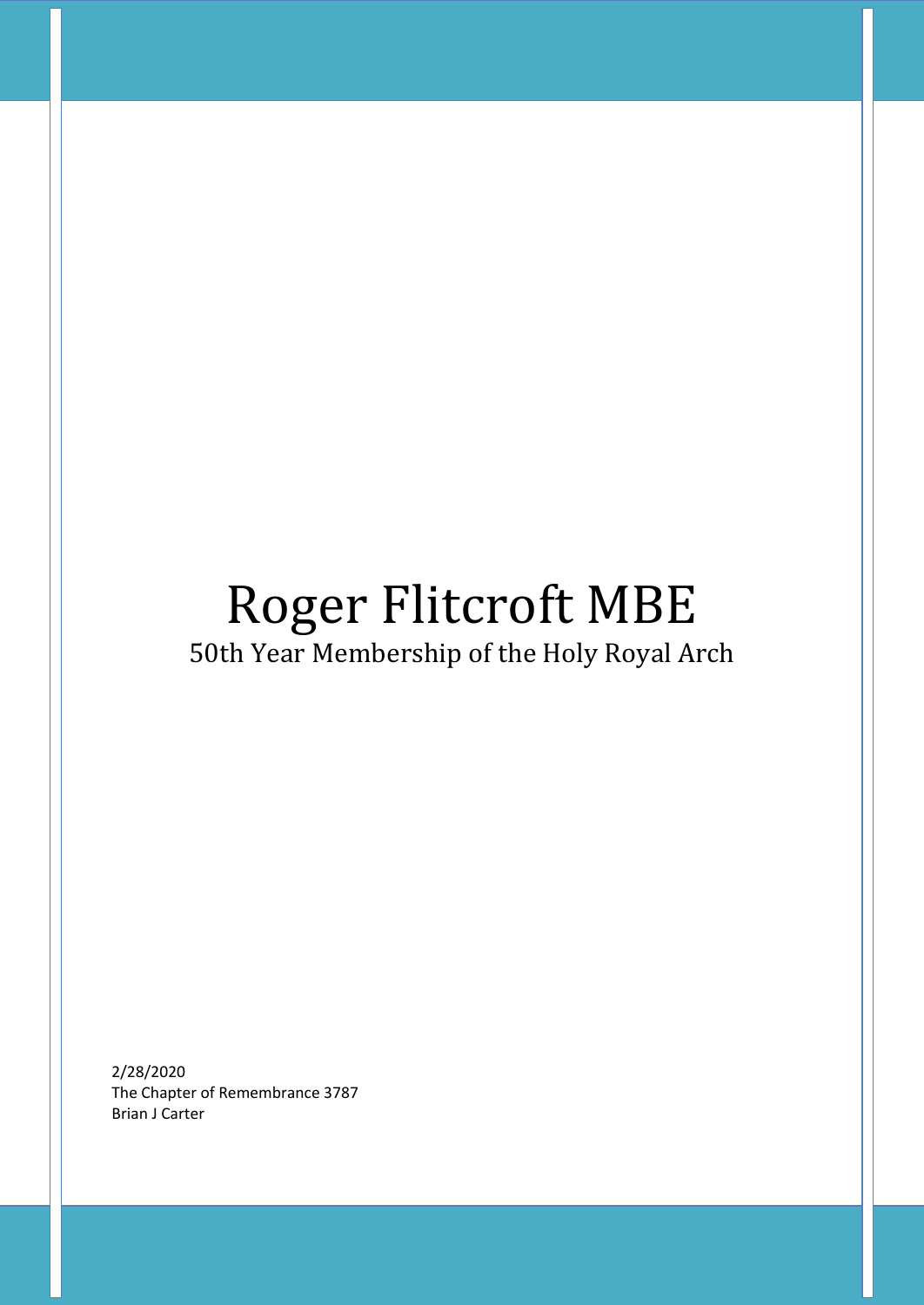I have had the privilege of knowing EComp Roger Flitcroft for over 30 years and was very honoured when asked to speak about him,} although somewhat worried when the words} "would you do the eulogy for Roger"}was mentioned} but as you can see Roger is still here} so it's a tribute.}

EComp Roger Flitcroft MBE, his record and his involvement in the Craft and Royal Arch is well known and acknowledged but I wish to speak about the man although I will just touch momentarily on Freemasonry,

Roger was born in Huddersfield in 1938 his family moved to Barrow in Furness in 1939 not because Roger was born, it was because his father changed his job, as he grew he started his education and after primary school he attended Barrow Technical College and Barrow Grammar school, he then joined HMS Worchester which was a three masted purpose built Cadet training Ship built in Barrow and anchored on the river Thames as the Thames Nautical Training College where he studied both general and nautical subjects for two years prior to becoming a Merchant Navy Officer Cadet with the Blue Star Line on voyages to South America, Cape Town along with other South African Ports, Australia, and New Zeeland, he travelled through the Panama Canal and Suez Canal and visited ports in the Mediterranean unfortunately this career ended because of an illness which resulted in his hospitalisation in Australia.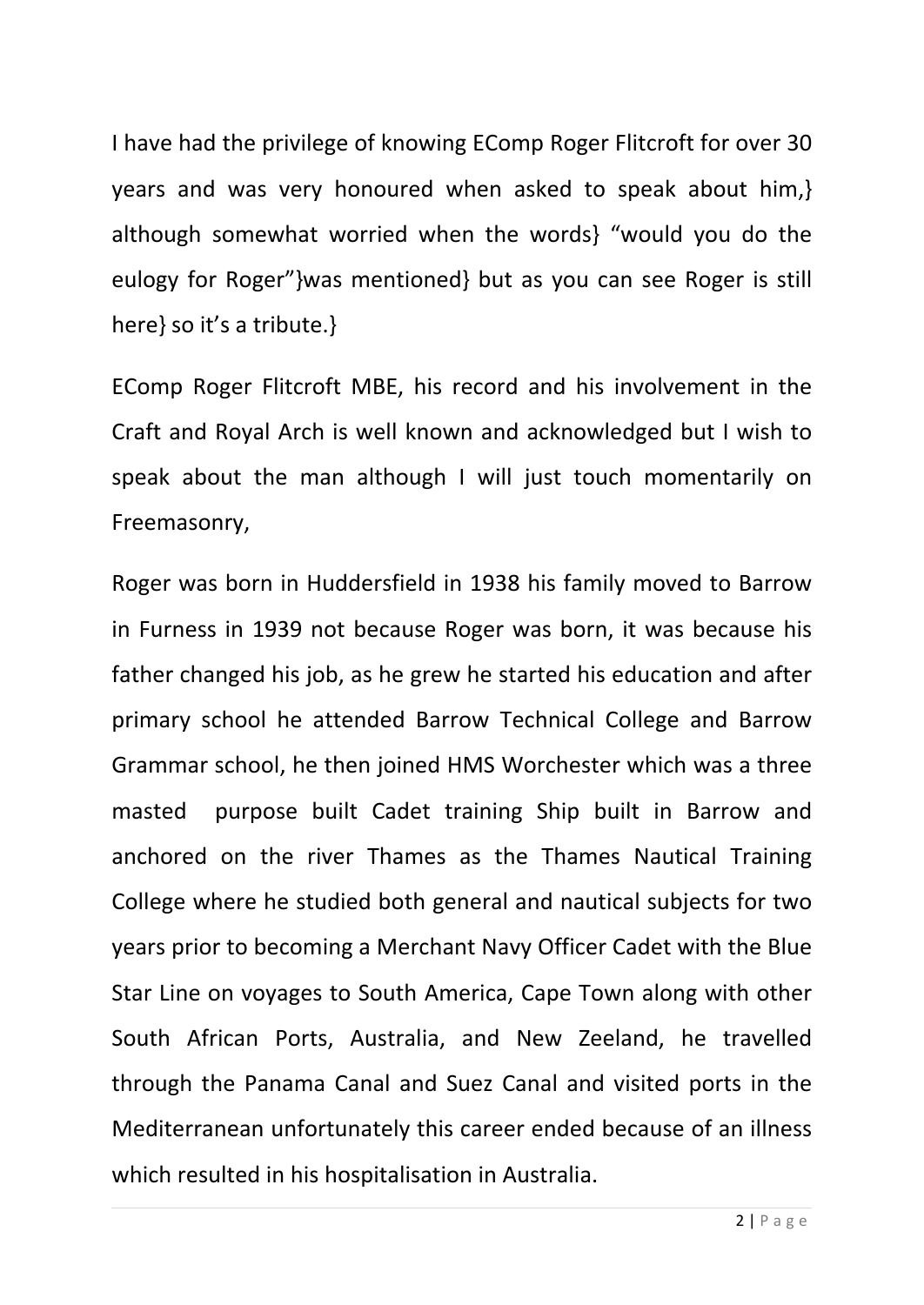in 1959 Roger then turned towards Civil Engineering working on the M6 Lancaster By Pass, Doncaster By Pass A1(M) and the Llandegfedd Reservoir in South Wales he joined Lancashire County Council Surveyors department in Preston in 1962 initially in the Highways Design and Construction Office, working on the surveying, design and construction for the Wheelton By Pass and the Whalley Eastern By Pass.

His studies led him to gain qualifications Civil Engineering and Highways Engineering, he was then appointed Highways Manager for the Lancashire County Council and remained in that post until his retirement in 1995.

Roger married his wife Joyce on the  $3<sup>rd</sup>$  of June 1964 and they have been married for some 55years but that's not the whole of the story for it was due to Scouting that they met, Roger became a member of the scouting movement at the age of 8yrs, and Joyce joined in Doncaster at the age of 16, they met when Roger was became a member of the Doncaster Rover Scout Group, after they married and moved to live in Preston Joyce became involved with a Cub Pack, followed by Leader of Cub Packs along with other duties, those other duties continued when they finally moved from Preston to Osbaldeston. Roger still has some Blackburn involvement as **District President**, and Joyce also as the current **District Vice President**.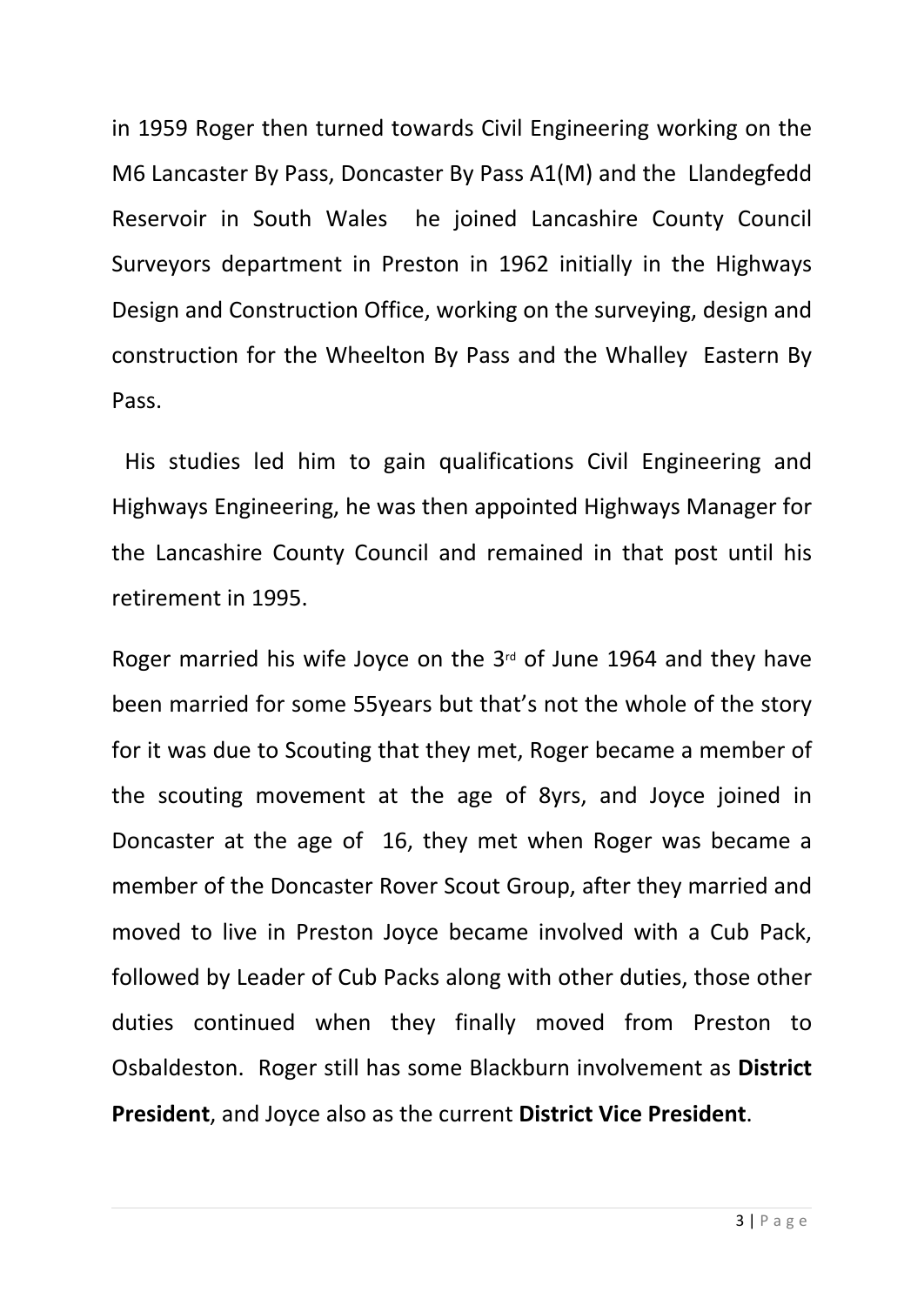In Honour of his service to the Scouting Movement Roger was presented last year with the highest Scouting Award– **The Silver Wolf.** WhileJoyce holds the next honour in line **– the Silver Acorn.**

I said earlier that I would touch briefly on Freemasonry for It was whilst living in Preston that he was Initiated into the Craft in 1968 into Barrow Lodge No.3928, Province of West Lancashire, his Father was the Treasure along with his Brother who had been initiated the month before, Roger was then Exhalted into the Royal Arch in Barrow Chapter 3928 in 1970

It was to his credit especially living in Preston that he did a lot of Masonic visiting travelling to and from Preston  $-$  totalling some 7,000 miles (only a highways manager would remember how many miles he travelled).

Away from Freemasonry both Roger and Joyce have served as members of Blackburn Samaritans for over 20 years both have served a three year term as Branch Chairman. One of the outreach programs Roger helped to initiate was Samaritan visits to Garth Prison, and for 9 years he was the organiser for the team's weekly visits, they were permitted to enter the Prison Wing's and wander from Cell to Cell to offer a listening ear to prisoner in need. This facility still continues to this day and is well accepted by both Staff and Inmates in Garth and many other Prisons throughout UK.,

I mention these parts of his life as together with the many years in **Scouting, The Samaritans, and Freemasonry**- his name was put forward for consideration of a **National Award in 2015** – completely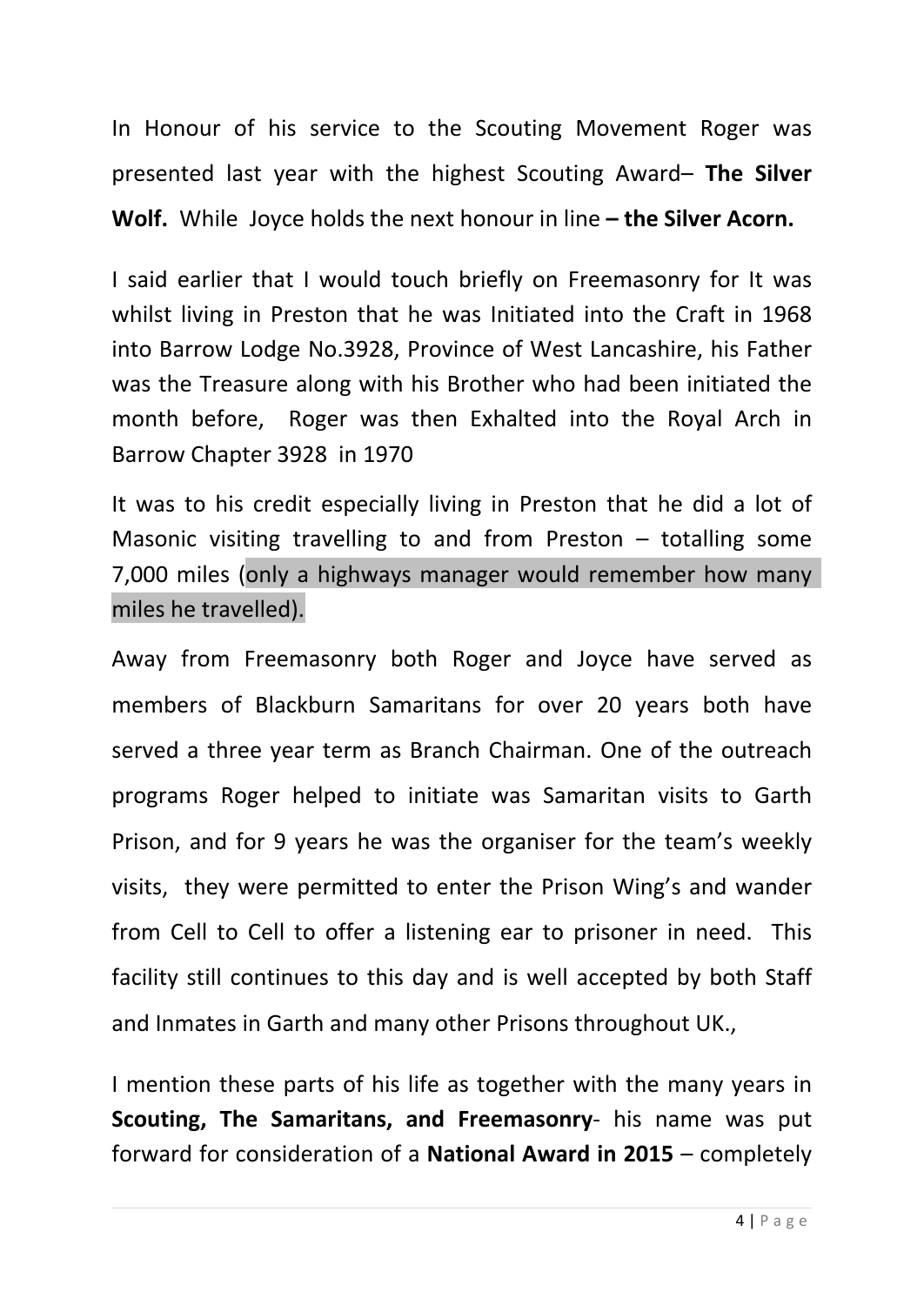without his knowledge. We can only imagine his surprise when at the end of November 2015 an envelope from Buckingham Palace was posted through his letter box, the contents indicating an Award to him as a Member of the Order of the British Empire for service to Scouting, the Samaritans and Freemasonry which he was not to disclosed to anyone until New Year Day 2016, the announcement was met with great delight by his Family and all his Friends.

He was invited to attend Buckingham Palace along with his family in March 2016 to receive the Award of **Member of the Order of the British Empire** from **HRH Prince William.**

As I understand very few such honours have been attributed to membership of Freemasonry.

Roger and Joyce are devoted to one another, and whilst both have not enjoyed good health recently, they still enjoy walking} cycling and getting away whenever they can on holidays and long may that continue.

So there we are Companions that is the man.

Still actively contributing to all aspects of his Freemasonry, still mentoring younger Companions and some of the older ones myself included, still passing on the wealth of knowledge that 50years membership has brought, but most of all still enjoying his Royal Arch Masonry}